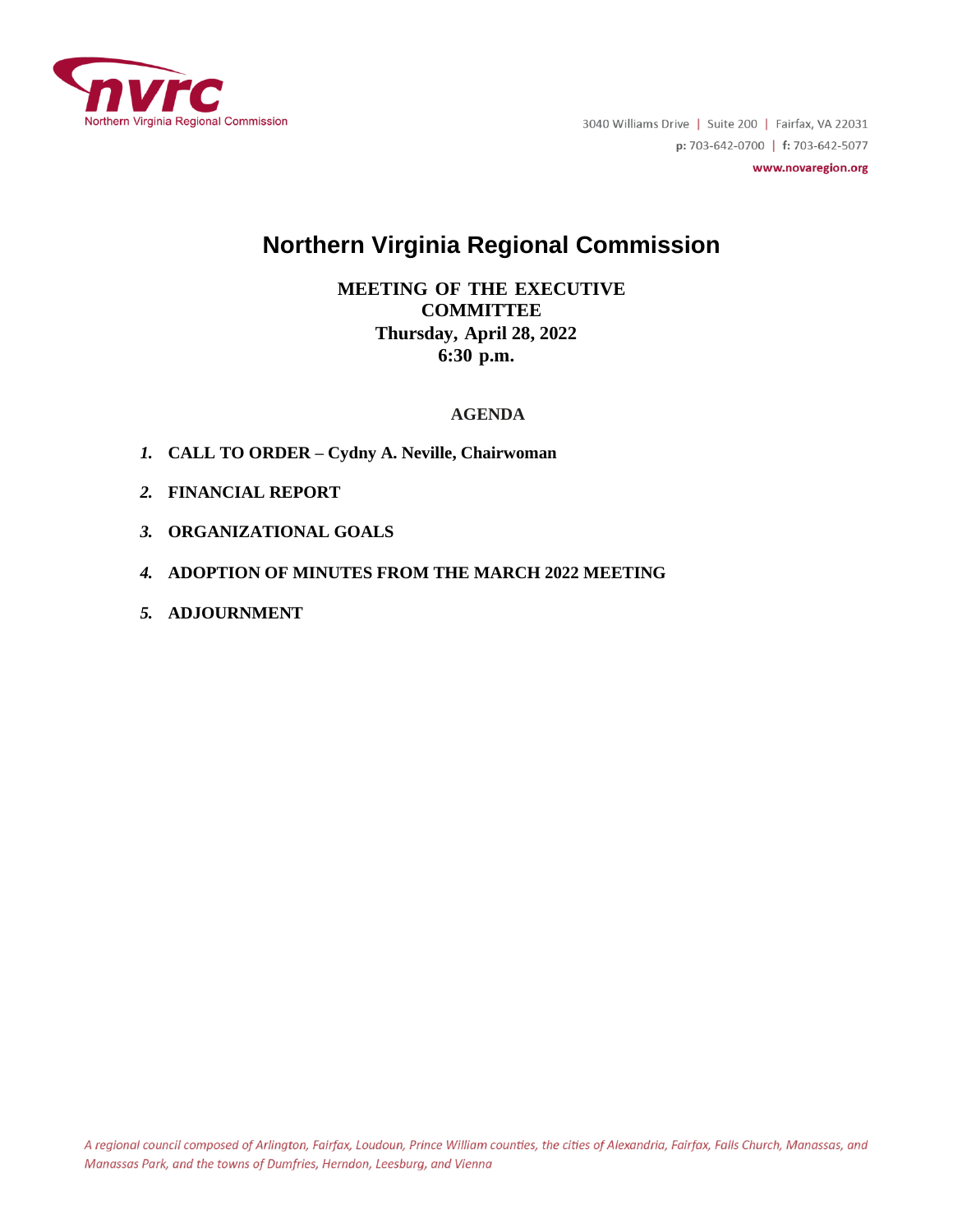## **SUMMARY OF REVENUE AND EXPENSES March 31, 2022**

| <b>REVENUE EARNED</b>                           |    | <b>CURRENT</b><br><b>MONTH</b> | <b>FISCAL YEAR</b><br>2022 Cumulative<br><b>Total</b><br>9<br>months |           | <b>Adopted</b><br><b>FISCAL YEAR</b><br><b>2022 FINANCIAL</b><br><b>PLAN</b> |           | <b>Actual is:</b> |                                     |
|-------------------------------------------------|----|--------------------------------|----------------------------------------------------------------------|-----------|------------------------------------------------------------------------------|-----------|-------------------|-------------------------------------|
|                                                 |    |                                |                                                                      |           |                                                                              |           |                   |                                     |
| Local (50 $\phi$ ) and State Contributions $\$$ |    | 118,850                        | \$                                                                   | 1,069,650 | \$                                                                           | 1,426,215 | \$                | lower/(higher) than plan<br>356,565 |
| Local (10¢) Designated Contribution             |    | 14,593                         |                                                                      | 134,754   |                                                                              | 252,054   |                   | 117,300                             |
| <b>Local Agreements</b>                         |    | 48,609                         |                                                                      | 429,025   |                                                                              | 634,469   |                   | 205,444                             |
| <b>State Grants and Contracts</b>               |    | 19,887                         |                                                                      | 183,118   |                                                                              | 249,994   |                   | 66,877                              |
| <b>Direct Federal Grants and Contracts</b>      |    | 139,607                        |                                                                      | 720,048   |                                                                              | 63,720    |                   | (656, 328)                          |
| Indirect Federal Grants and Contract            |    | 652,088                        |                                                                      | 2,997,201 |                                                                              | 4,624,692 |                   | 1,627,491                           |
| <b>Shared Facilities Revenue</b>                |    | 16,062                         |                                                                      | 143,632   |                                                                              | 193,176   |                   | 49,544                              |
| Other                                           |    | 44,111                         |                                                                      | 207,804   |                                                                              | 495,370   |                   | 287,566                             |
| Interest                                        |    | 383                            |                                                                      | 1,419     |                                                                              | 3,000     |                   | 1,581                               |
| Miscellaneous                                   |    |                                |                                                                      |           |                                                                              |           |                   |                                     |
| <b>Total Revenue</b>                            | \$ | 1,054,191                      | \$                                                                   | 5,886,651 | \$                                                                           | 7,942,690 | \$                | 2,056,039                           |
| <b>EXPENSES</b>                                 |    |                                |                                                                      |           |                                                                              |           |                   | lower/(higher) than plan            |
| Personnel                                       | \$ | 179,511                        | \$                                                                   | 1,583,279 | \$                                                                           | 2,500,217 | \$                | 916,938                             |
| Consultants / Contracts                         |    | 764,532                        |                                                                      | 3,477,984 |                                                                              | 4,489,918 |                   | 1,011,934                           |
| <b>Housekeeping Expenses</b>                    |    | 51,990                         |                                                                      | 446,565   |                                                                              | 627,183   |                   | 180,618                             |
| <b>Operating Expenses</b>                       |    | 3,485                          |                                                                      | 68,088    |                                                                              | 99,119    |                   | 31,031                              |
| <b>Duplicating Expenses</b>                     |    | 939                            |                                                                      | 23,576    |                                                                              | 41,100    |                   | 17,524                              |
| <b>Travel and Conference Expenses</b>           |    | 8,660                          |                                                                      | 19,201    |                                                                              | 37,041    |                   | 17,840                              |
| Recruit and Development Expenses                |    |                                |                                                                      | 150       |                                                                              | 7,000     |                   | 6,850                               |
| Other                                           |    | 229                            |                                                                      | 3,076     |                                                                              | 5,000     |                   | 1,924                               |
| <b>Total Expenses</b>                           | \$ | 1,009,346                      | \$                                                                   | 5,621,920 | \$                                                                           | 7,806,578 | \$                | 2,184,658                           |
| <b>INCOME OVER (UNDER) EXPENSES</b>             | \$ | 44,845                         | \$                                                                   | 264,732   | \$                                                                           | 136,112   | \$                | (128, 620)                          |